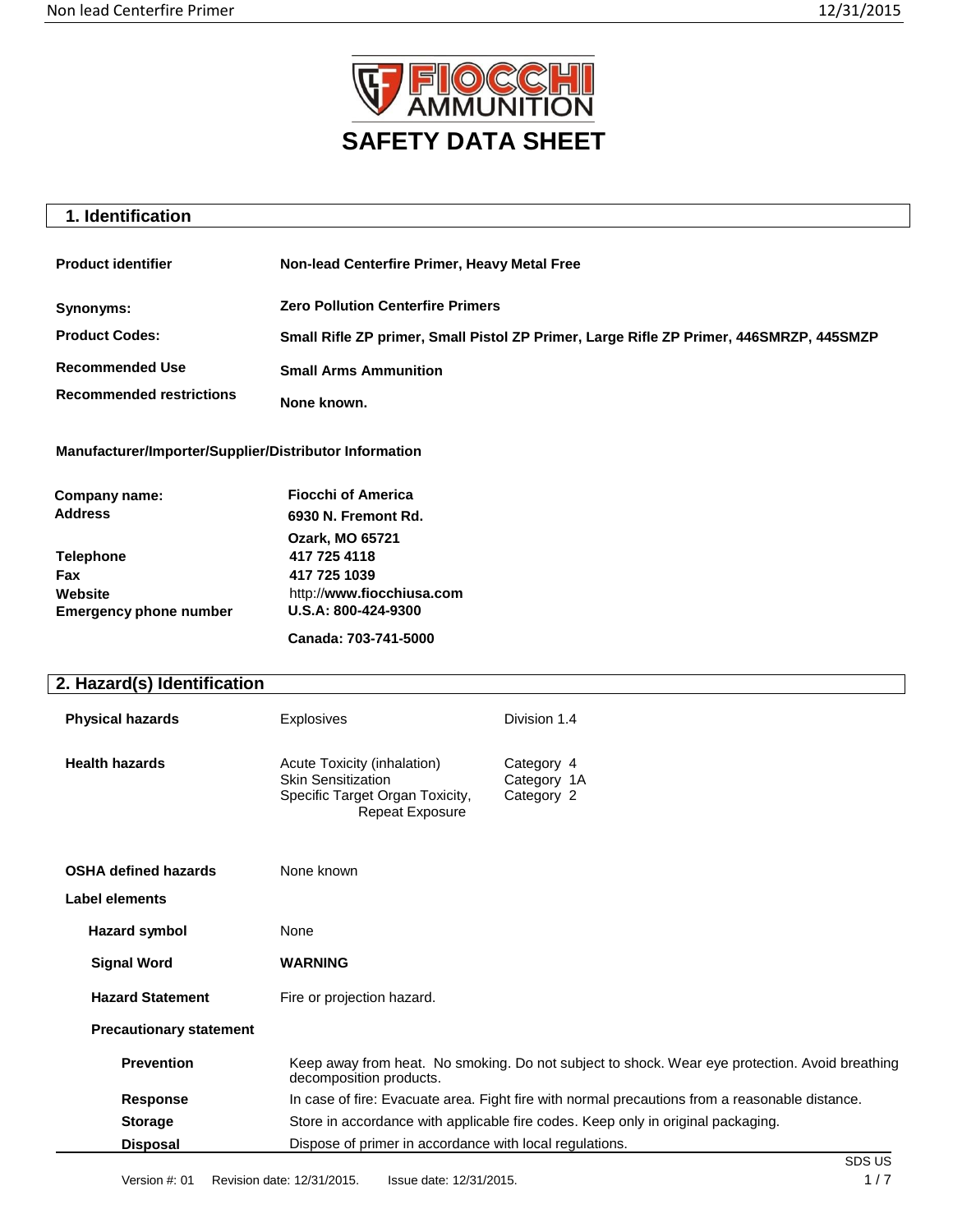**Other information** The hazardous components of this product are encased and are not biologically available. Therefore, some health hazards do not apply to the overall product. Use only outdoors or in a wellventilated area. Do not attempt to open or dissect primer as it may explode causing projectiles dangerous to the eyes, skin and body. Keep stored in factory packaging in tray provided to avoid explosion risk.

# **3. Composition / Information on Ingredients**

| <b>Chemical Name</b> | <b>CAS Number</b> | %           |
|----------------------|-------------------|-------------|
| Copper (Cup)         | 7440-50-8         | 61.6        |
| Diazodinitrophenol   | 4682-03-5         | 3.4         |
| Potassium Nitrate    | 7757-79-1         | 2.8         |
| Nitrocellulose       | 9004-70-0         | $1.5 - 2.5$ |
| Nitroglycerin        | $55 - 63 - 0$     | $0 - 1$     |
|                      |                   |             |

**Composition Comments** All concentrations are in percent by weight.

# **4. First Aid Measures**

**Inhalation** Remove to fresh air. If symptoms occur, get medical attention.

**Skin contact** Wash exposed skin with plenty of soap and water. Get medical attention if irritation or other symptoms occur.

**Eye contact** Do not rub eyes. Flush eyes with plenty of water. If eye irritation develops and persists, get medical attention.

**Ingestion** Rinse mouth thoroughly with water. If symptoms develop get medical attention.

# **Most important symptoms/effects, acute and delayed**

Fragments from fired primer can cause physical injury. When primer is fired or otherwise discharged, dust and/or fumes may be absorbed by the digestive system and can result in both acute and chronic overexposure. Symptoms may include gastrointestinal irritation, nausea, vomiting and diarrhea. High concentrations of dust and/or fumes may irritate throat and respiratory system and cause coughing. Ingestion of a complete primer can cause irritation to the digestive system, and possibly other unknown health effects. Nitroglycerin may cause a drop in blood pressure, headache, cyanosis and mental confusion.

# **Indication of immediate medical attention and special treatment needed**

Provide general supportive measures and treat symptomatically.

### **General information**

In case of accident or if you feel unwell, seek medical advice immediately. Ensure that medical personnel are aware of the material(s) involved.

| 5. Fire-Fighting Measures                     |                                                                                                                                                                                                                                                                                                                                                                                                                                                                          |
|-----------------------------------------------|--------------------------------------------------------------------------------------------------------------------------------------------------------------------------------------------------------------------------------------------------------------------------------------------------------------------------------------------------------------------------------------------------------------------------------------------------------------------------|
| Suitable extinguishing media                  | Water spray; Water fog. Class A foam.                                                                                                                                                                                                                                                                                                                                                                                                                                    |
| Unsuitable extinguishing media                | None.                                                                                                                                                                                                                                                                                                                                                                                                                                                                    |
| Specific hazards arising from<br>the chemical | May ignite if heated to 250°F (121°C) causing projection of metal fragments. Mass<br>explosion will not occur in factory packaging. Hazardous chemical and toxic by-products<br>from chemical decomposition may be formed during fire. These products vary depending on<br>fire conditions and other combustibles present during fire. These may include smoke,<br>carbon monoxide, carbon dioxide, oxides of nitrogen.                                                  |
| Personal protective equipment                 | Self-contained breathing apparatus (SCBA) and full structural protective clothing should be<br>worn for any fire or exposure to heat. This includes, but is not limited to, protective coat,<br>pants, boots, firefighting gloves, SCBA with facepiece and helmet, protective hood and eye<br>protection. (NFPA 1971)                                                                                                                                                    |
| Fire suppression guidance                     | Perform a risk assessment before engaging in offensive firefighting operations. Unless life<br>safety risk or significant risk of property loss is present, consider taking defensive posture,<br>protecting exposures and maintaining safe distance until material is consumed. For further<br>information see the video "Ammunition and the Fire Fighter" by the Sporting Arms and<br>Ammunition Manufacturers' Institute (SAAMI): www.youtube.com/watch?v=3SIOXowwC4c |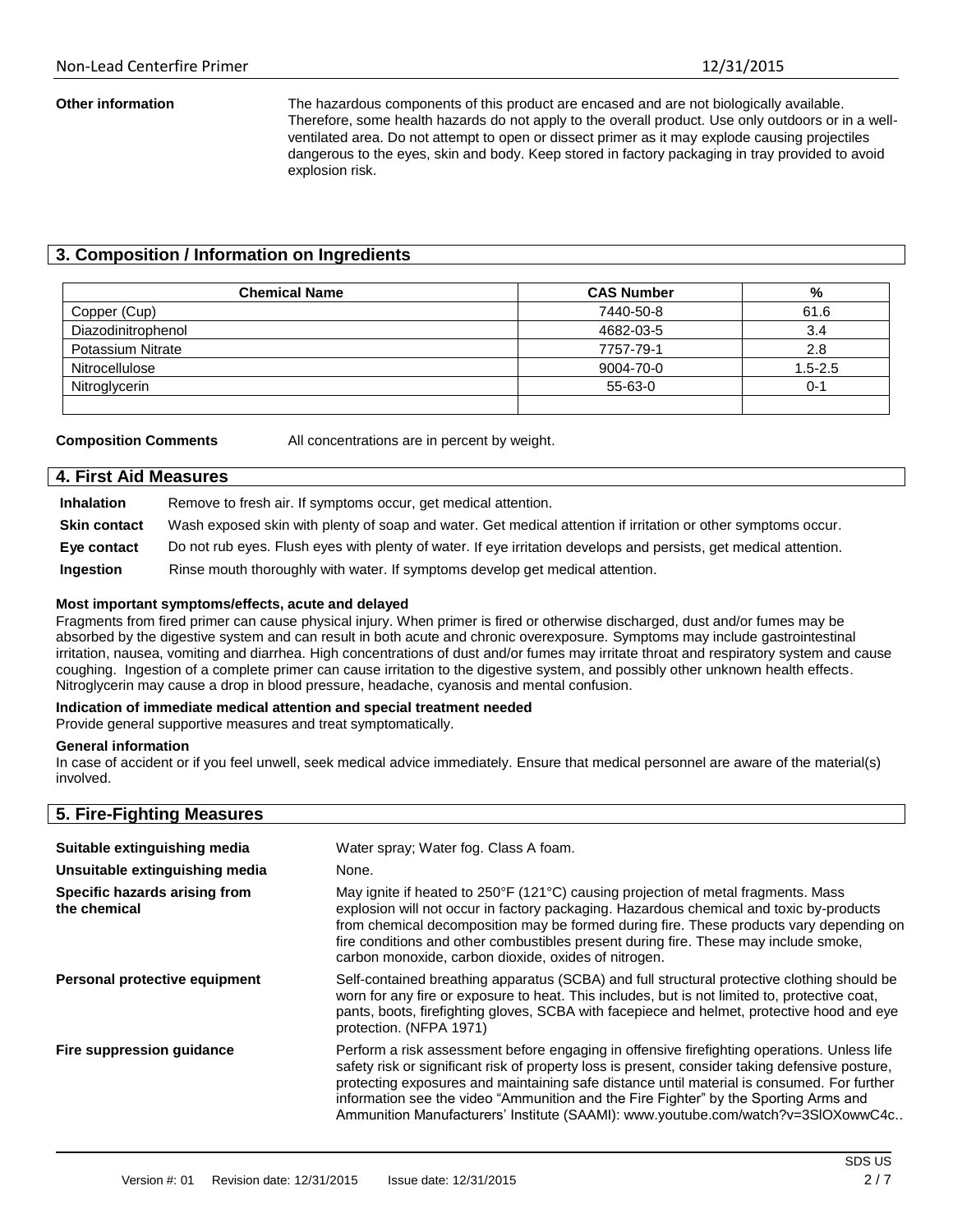# **Specific methods** Evacuate personnel to a safe area according to pre-determined public protection zones. Refer to pre-incident response and structural plans to determine potential for involvement of other hazardous materials. Direct water streams at product to reduce projectile hazard from exploding cartridges. After the fire is controlled, heated products can still re-ignite and project pieces of metal posing risk to fire-fighters. Full PPE including respiratory protection should be worn during salvage, overhaul and fire investigation. Do not disturb the involved area until the fire is completely extinguished and the product and packaging are allowed to cool down to ambient temperatures.

# **6. Accidental Release Measures**

# **Personal precautions, protective equipment and emergency procedures**

Keep unnecessary personnel away. Eliminate all ignition sources. Wear appropriate personal protective equipment. Damaged primers can explode upon contact creating projectiles dangerous to eyes, skin and body. For personal protection, see section 8 of the SDS.

### **Methods and materials for containment and cleaning up**

Sweep up spillage and collect in original tray or submerge in oil. For waste disposal, see section 13 of the SDS.

### **Environmental precautions**

Avoid discharge into drains, water courses or onto the ground.

# **7. Handling and Storage Precautions for safe handling** Projectiles from fired primer can cause physical injury. Do not handle until safety precautions have been read and understood. Do not subject to mechanical shock. Remove product from service if any of the following conditions occur: corrosion, physical damage, exposure to oil or spray lubricants. Provide appropriate exhaust ventilation. Avoid breathing decomposition products. Do not taste or swallow. Wear appropriate personal protective equipment. Observe good industrial hygiene practices. **Conditions for safe storage** Store in original container. Keep container tightly closed. Store in a cool, dry, well-ventilated place away from all sources of ignition. Store away from incompatible materials (see Section 10 of the SDS).

# **8. Exposure Controls / Personal Protection**

# **Occupational exposure limits**

| <b>Chemical Name</b> | <b>CAS Number</b> | <b>ACGIH TLV</b>            | <b>OSHA PEL</b>              | <b>Other Information</b>                 |
|----------------------|-------------------|-----------------------------|------------------------------|------------------------------------------|
| Copper               | 7440-50-8         | $0.2 \text{ mg/m}^3$ (fume) | 0.1 mg/m <sup>3</sup> (fume) |                                          |
|                      |                   |                             | 1 mg/m $3$ (dust)            |                                          |
| Diazodinitrophenol   | 4682-03-5         | None established            | None established             |                                          |
| Potassium Nitrate    | 7757-79-1         | None established            | None established             |                                          |
| Nitrocellulose       | 9004-70-0         | None established            | None established             |                                          |
| Nitroglycerin        | 55-63-0           | $0.05$ ppm                  | $0.2$ ppm                    | *Air sampling alone is                   |
|                      |                   | *Skin Designation           | 2.0 mg/m <sup>3</sup>        | insufficient to                          |
|                      |                   |                             | *OSHA limit applies to       | accurately quantitate                    |
|                      |                   |                             | skin                         | exposure. Measures to                    |
|                      |                   |                             |                              | prevent significant                      |
|                      |                   |                             |                              | cutaneous absorption<br>may be required. |
|                      |                   |                             |                              |                                          |

### **Biological limit values**

No biological exposure limits noted for the ingredient(s).

### **Appropriate engineering controls**

Ensure adequate ventilation, especially in confined areas.

### **Individual protection measures, such as personal protective equipment**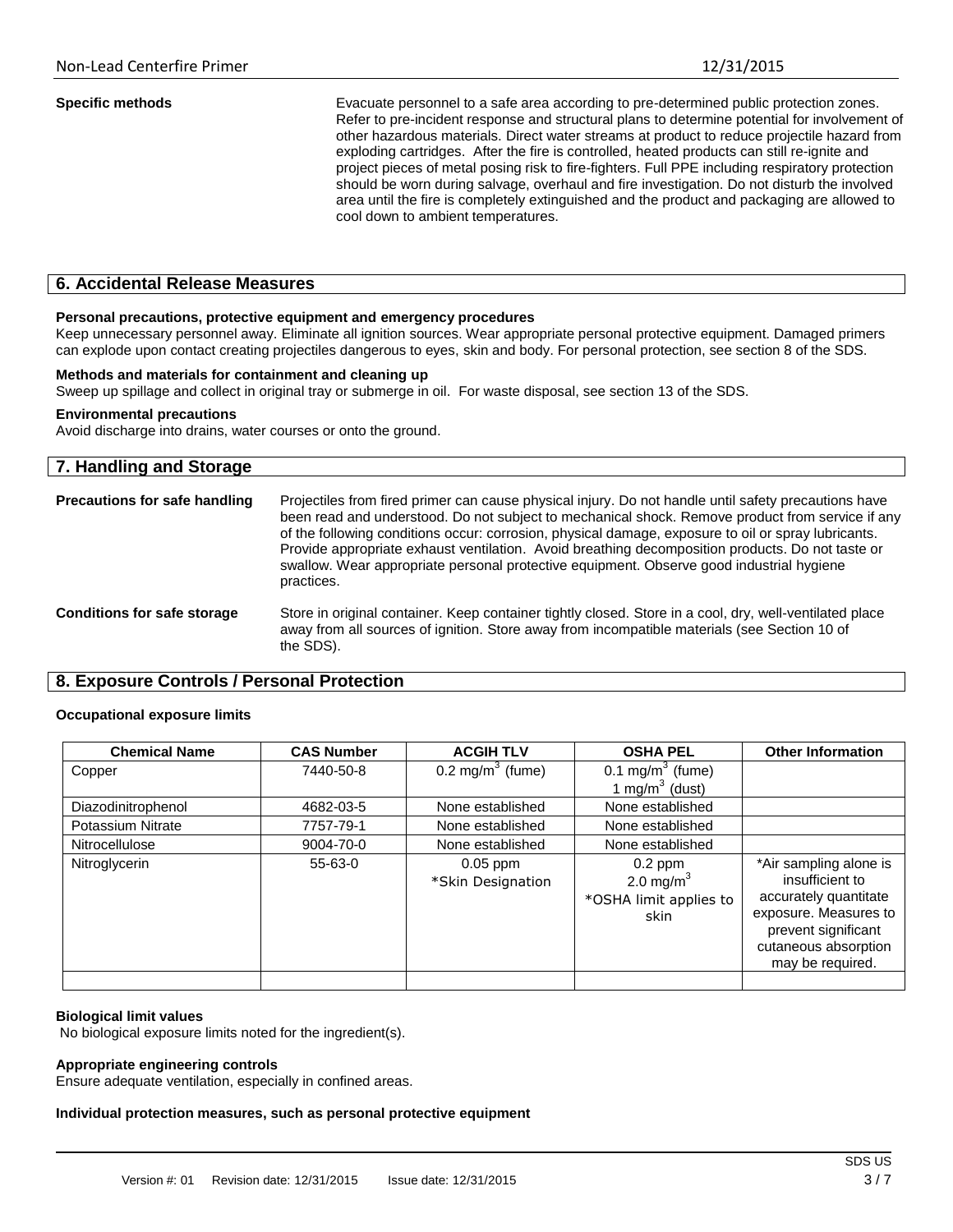| <b>Eye/face protection</b>                      | Wear safety glasses with side shields (or goggles).                                                                                                                                                                         |
|-------------------------------------------------|-----------------------------------------------------------------------------------------------------------------------------------------------------------------------------------------------------------------------------|
| <b>Skin protection</b>                          | Wear appropriate protective clothing when cleaning equipment.                                                                                                                                                               |
| <b>Hand protection</b><br><b>Other</b>          | Wear protective gloves when cleaning equipment.                                                                                                                                                                             |
| <b>Respiratory protection</b>                   | Not required under normal conditions of use.                                                                                                                                                                                |
| <b>General hygiene</b><br><b>Considerations</b> | Always observe good personal hygiene measures, such as washing after handling the material and before<br>eating, drinking, and/or smoking. Routinely wash work clothing and protective equipment to remove<br>contaminants. |

# **9. Physical and Chemical Properties**

| Appearance                                   | Brass Cup.                 |
|----------------------------------------------|----------------------------|
| <b>Physical state</b>                        | Solid.                     |
| <b>Form</b>                                  | Primer Cup                 |
| Color                                        | Brass.                     |
| Odor                                         | None.                      |
| <b>Odor threshold</b>                        | Not available.             |
| рH                                           | Not applicable.            |
| <b>Melting point/freezing point</b>          | Not applicable.            |
| Initial boiling point / boiling range        | Not applicable.            |
| <b>Flash point</b>                           | Not applicable.            |
| <b>Evaporation rate</b>                      | Not applicable.            |
| <b>Flammability (solid, gas)</b>             | Fire or projection hazard. |
| Upper/lower flammability or explosive limits | Not applicable.            |
| Vapor pressure                               | Not applicable.            |
| Vapor density                                | Not applicable.            |
| <b>Relative density</b>                      | >1                         |
| Solubility(ies)                              | Not applicable.            |
| <b>Partition coefficient</b>                 |                            |
| (n-octanol/water)                            | Not applicable.            |
| <b>Auto-ignition temperature</b>             | 250°F / 121°C              |
| <b>Decomposition temperature</b>             | Not available.             |
| <b>Viscosity</b>                             | Not applicable.            |

# **10. Stability and Reactivity**

| <b>Reactivity</b>                                   | May explode with friction, impact, heat, and low level electrical current.                 |
|-----------------------------------------------------|--------------------------------------------------------------------------------------------|
| <b>Chemical stability</b>                           | Risk of explosion by shock, friction, fire or other sources of ignition.                   |
| <b>Possibility of hazardous</b><br><b>Reactions</b> | Hazardous polymerization does not occur.                                                   |
| <b>Conditions to avoid</b>                          | Extreme temperatures. Avoid contact with incompatible materials. Heat, sparks, and flames. |
| Incompatible materials                              | Strong acids, bases, and oxidizers.                                                        |
| <b>Hazardous decomposition</b><br><b>Products</b>   | Carbon monoxide, carbon dioxide, oxides of nitrogen.                                       |

# **11. Toxicological information**

# **Information on likely routes of exposure**

**Inhalation** Fumes may irritate throat and respiratory system,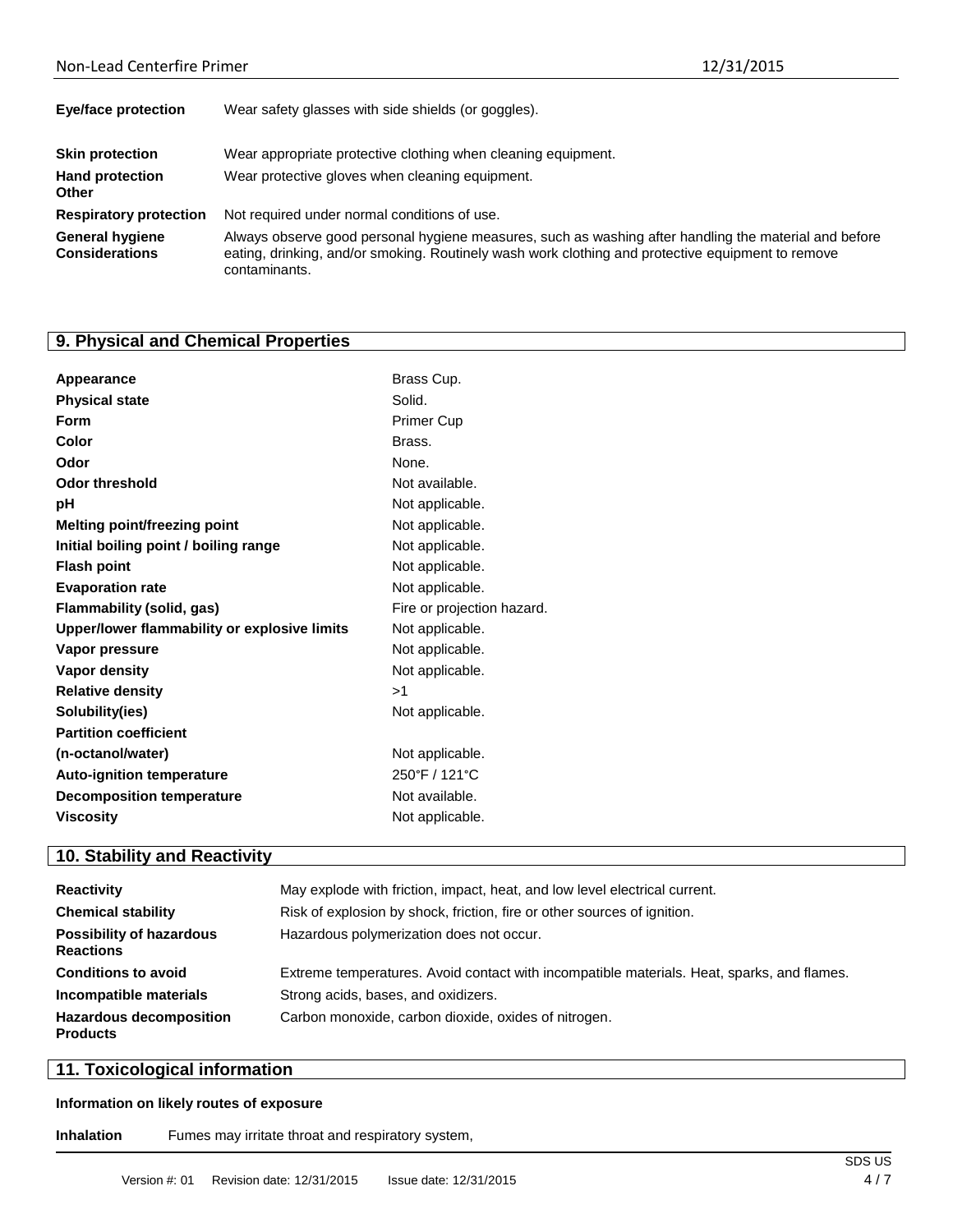# Non-Lead Centerfire Primer 12/31/2015

| <b>Skin contact</b> | Contact with decomposition products may cause skin irritation. |
|---------------------|----------------------------------------------------------------|
| Eve contact         | Contact with decomposition products may cause eye irritation.  |
| Ingestion           | Ingestion may cause gastrointestinal irritation.               |

# **Symptoms related to the physical, chemical and toxicological characteristics**

Projectiles from fired primer can cause puncture wounds. When primer is fired or otherwise discharged, dust and/or fumes may be absorbed by the digestive system and can result in both acute and chronic overexposure. Symptoms may include gastrointestinal irritation, nausea, vomiting and diarrhea. High concentrations of dust and/or fumes may irritate throat and respiratory system and cause coughing. Ingestion of a complete primer can cause irritation to the digestive system, and possibly other unknown health effects. Nitroglycerine may cause a drop in blood pressure, headache, cyanosis and mental confusion.

# **Information on toxicological effects**

Acute toxicity **Note Expected to be acutely toxic under normal conditions of use.** 

| <b>Chemical Name</b> | <b>CAS Number</b> | Oral LD50       | <b>Dermal LD50</b> | <b>Inhalation LC50</b> |
|----------------------|-------------------|-----------------|--------------------|------------------------|
| Nitroglycerin        | 55-63-0           | 685 mg/kg (Rat) | >2000 mg/k (Rat)   | (ATE)                  |
|                      |                   |                 |                    | $0.05$ mg/l/4h         |

| <b>Skin corrosion/irritation</b>                      | May cause skin irritation.                                                                   |  |  |
|-------------------------------------------------------|----------------------------------------------------------------------------------------------|--|--|
| Serious eye damage/eye<br><i>irritation</i>           | May cause eye irritation.                                                                    |  |  |
| <b>Respiratory sensitization</b>                      | No data available.                                                                           |  |  |
| <b>Skin sensitization</b>                             | Not expected to cause skin sensitization under normal conditions of use.                     |  |  |
| Germ cell mutagenicity                                | This product or any of its ingredients are not known or reported to be mutagenic.            |  |  |
| Carcinogenicity                                       | This product or any of its ingredients are not known or reported to be carcinogenic.         |  |  |
| <b>Reproductive toxicity</b>                          | This product or any of its ingredients are not known or reported to be reproductive hazards. |  |  |
| Specific target organ toxicity -<br>single exposure   | Not classified.                                                                              |  |  |
| Specific target organ toxicity -<br>repeated exposure | None known under normal conditions of use.                                                   |  |  |
| <b>Aspiration hazard</b>                              | Due to the physical form of the product it is not an aspiration hazard.                      |  |  |
| <b>Chronic effects</b>                                | Prolonged or repeated exposure to decomposition products may cause chronic effects.          |  |  |
| 12. Ecological Information                            |                                                                                              |  |  |

| <b>Ecotoxicity</b>               | Not expected to be hazardous to the aquatic environment in its present form. |
|----------------------------------|------------------------------------------------------------------------------|
| Persistence and degradability    | No data available on product mixture.                                        |
| <b>Bioaccumulative potential</b> | No data available on product mixture.                                        |
| Mobility in soil                 | No data available on product mixture.                                        |
| Other adverse effects            | No other adverse environmental effects known.                                |
|                                  |                                                                              |

# **13. Disposal Considerations**

# **Disposal instructions**

Dispose of in accordance with applicable federal, state, and local regulations. Do not discharge into drains, water courses or onto the ground. Primers should be returned to the package in which they were originally contained. These packages have been specifically designed to protect primers during shipment and storage and also to protect the consumer. If this is not possible, submerge in oil.

# **Local disposal regulations**

Dispose of in accordance with local regulations.

# **Waste from residues / unused products**

Care must be taken to prevent environmental contamination from the use of this material. The user has the responsibility to dispose of unused material, residues, and containers in compliance with all relevant laws and regulations. Dispose in accordance with all applicable regulations. Do not discharge into drains, water courses or onto the ground.

### **Contaminated packaging**

Dispose of in accordance with federal, state and local regulations.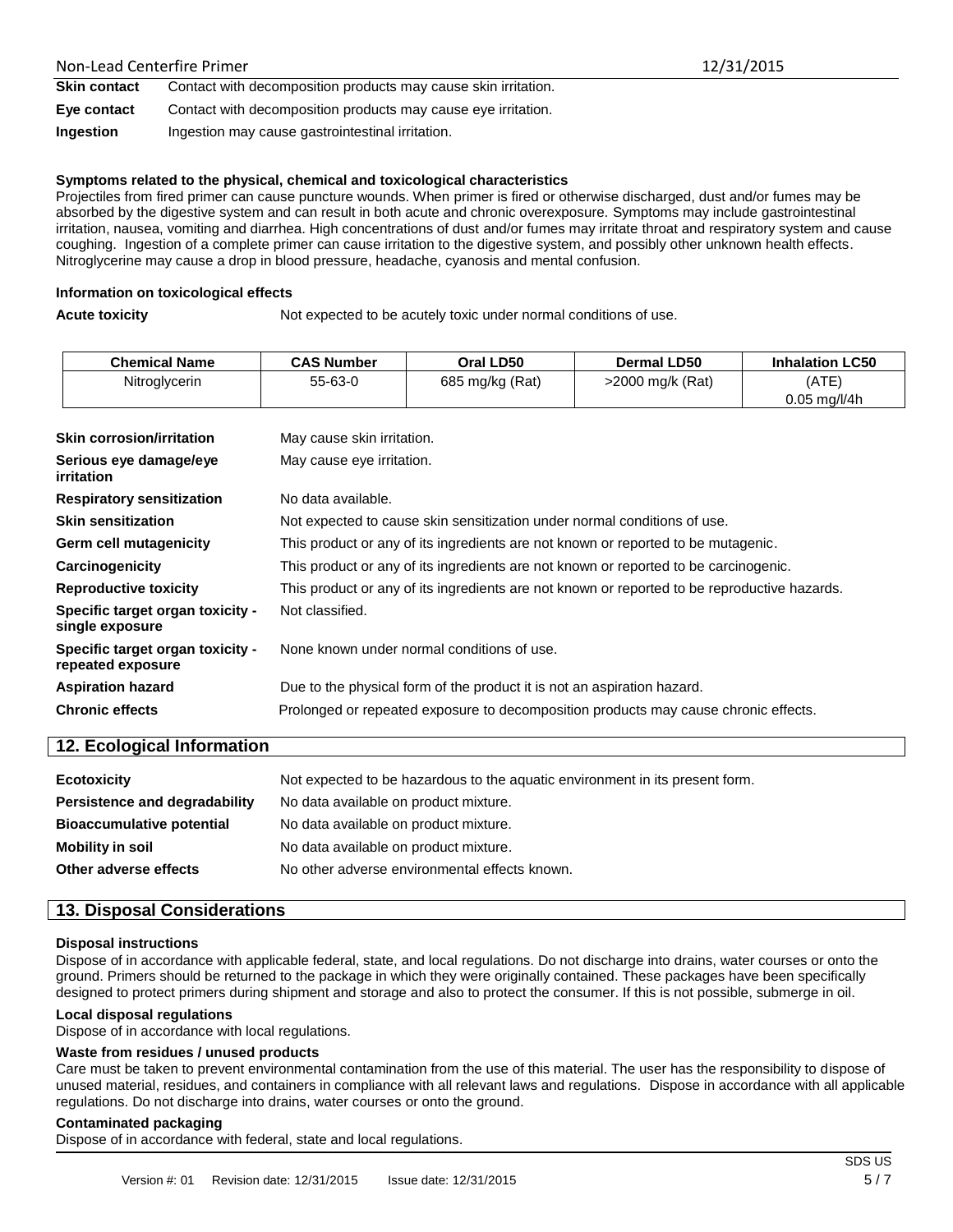# **14. Transport Information**

### **DOT**

UN Number: UN 0044 UN Proper Shipping Name: Primers, cap type Transport Hazard Class(es): 1.4S Packing Group: II Special precautions for user: This material is a dangerous good for transport. All involved staff must be appropriately trained. Other information: Above classification relates to the specific packaging in which this material is supplied by the

# **IATA**

UN Number: UN 0044 UN Proper Shipping Name: Primers, cap type Transport Hazard Class(es): 1.4S Packing Group: II

Special precautions for user: This material is a dangerous good for transport. All involved staff must be appropriately trained.<br>Other information: Above classification relates to the specific packaging in which this mater

### **IMDG**

UN Number: UN 0044 UN Proper Shipping Name: Primers, cap type Transport Hazard Class(es): 1.4S Packing Group: II Special precautions for user: This material is a dangerous good for transport. All involved staff must be appropriately trained.<br>Other information: Above classification relates to the specific packaging in which this mater

**Transport in bulk according to** Not applicable. **Annex II of MARPOL 73/78 and the IBC Code**

# **15. Regulatory Information**

# **US federal regulations**

This product is a "Hazardous Chemical" as defined by the OSHA Hazard Communication Standard, 29 CFR 1910.1200.

manufacturer. If the material is repackaged, this classification may no longer be relevant.

Above classification relates to the specific packaging in which this material is supplied by the manufacturer. If the material is repackaged, this classification may no longer be relevant.

Above classification relates to the specific packaging in which this material is supplied by the manufacturer. If the material is repackaged, this classification may no longer be relevant.

### **CERCLA Hazardous Substance List (40 CFR 302.4)** Copper (5000 lbs); Zinc (1000 lbs); Nitroglycerine (10 lbs)

**Superfund Amendments and Reauthorization Act of 1986 (SARA)**

**Hazard categories** Immediate Hazard - No Delayed Hazard - No Fire Hazard - No Pressure Hazard - Yes Reactivity Hazard - No

**SARA 302 Extremely hazardous substance** Not listed.

# **SARA 311/312 Hazardous chemical**

Yes

# **SARA 313 (TRI reporting)**

Copper (7440-50-8); Zinc (7440-66-6); Nitroglycerin (55-63-0)

# **US state regulations**

# **US. Massachusetts RTK - Substance List**

Copper (7440-50-8); Zinc (7440-66-6); Barium Nitrate (10022-31-8); Potassium Nitrate (7757-79-1); Nitrocellulose (9004-70-0); Nitroglycerin (55-63-0)

# **US. New Jersey Worker and Community Right-to-Know Act**

Copper (7440-50-8); Zinc (7440-66-6); Diazodinitrophenol (4682-03-5); Barium Nitrate (10022-31-8); Potassium Nitrate (7757-79-1); Nitrocellulose (9004-70-0); Nitroglycerin (55-63-0);

# **US. Pennsylvania Worker and Community Right-to-Know Law**

Copper (7440-50-8); Zinc (7440-66-6); Barium Nitrate (10022-31-8); Potassium Nitrate (7757-79-1); Nitrocellulose (9004-70-0); Nitroglycerin (55-63-0)